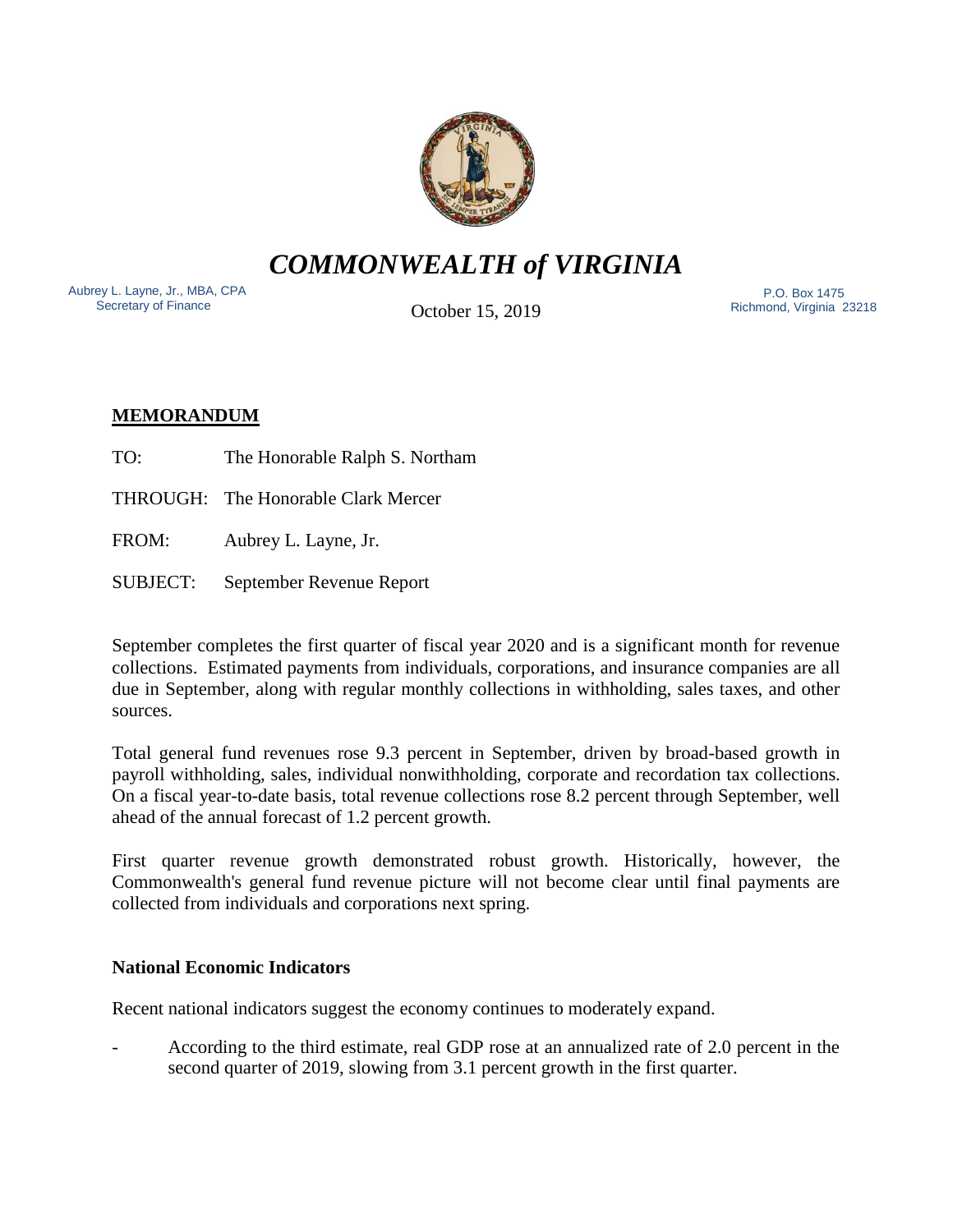October 15, 2019 Page 2 of 4

- Payroll employment rose by 136,000 jobs in September, following the August gain of 168,000 and the July gain of 166,000. In a separate report, the unemployment rate fell to 3.5 percent, the lowest level of the expansion.
- Initial claims for unemployment increased by 4,000 to 219,000 during the week ending September 28. The four-week moving average was unchanged at 212,500. The level of claims is still at a historically low level and consistent with a healthy labor market.
- The Conference Board's index of leading indicators was unchanged in August following a 0.4 percent increase in July. The index suggests that moderate economic growth should continue in the coming months.
- The Conference Board's index of consumer confidence fell from 134.2 to 125.1 in September, with both the expectations and the present conditions components falling. The decline is not necessarily a sign that confidence is falling sharply, as the index has been choppy.
- The manufacturing sector contracted for the second consecutive month in September. The Institute of Supply Management index fell from 49.1 to 47.8 for the month. Although a reading below 50 indicates that the manufacturing sector is contracting, this is still above the recession threshold of 42.9.
- The CPI rose 0.1 percent in August following a 0.3 percent increase in July. The index stands 1.8 percent above August of 2018. Core inflation (excluding food and energy prices) rose by 0.3 percent, and is 2.4 percent above a year ago.
- At its September meeting, the Federal Reserve lowered the federal funds target rate range by 25 basis points to 1.75 to 2.0 percent, the second rate cut this year.

### **Virginia Economy**

In Virginia, payroll employment rose 0.9 percent in August compared with last year. Northern Virginia posted growth of 0.8 percent; Hampton Roads employment increased 0.3 percent; and Richmond-Petersburg rose 0.6 percent from August of last year. The seasonally adjusted unemployment rate fell 0.1 percentage point to 2.8 percent in August, and was unchanged from August of last year.

The Virginia Leading Index rose 0.1 percent in August after rising 0.1 percent in July. Future employment and initial claims improved in August while auto registrations declined; the U.S. Leading index was unchanged. The indexes for Roanoke, Northern Virginia, and Bristol were unchanged in August, while the indexes for the remaining eight metro areas increased.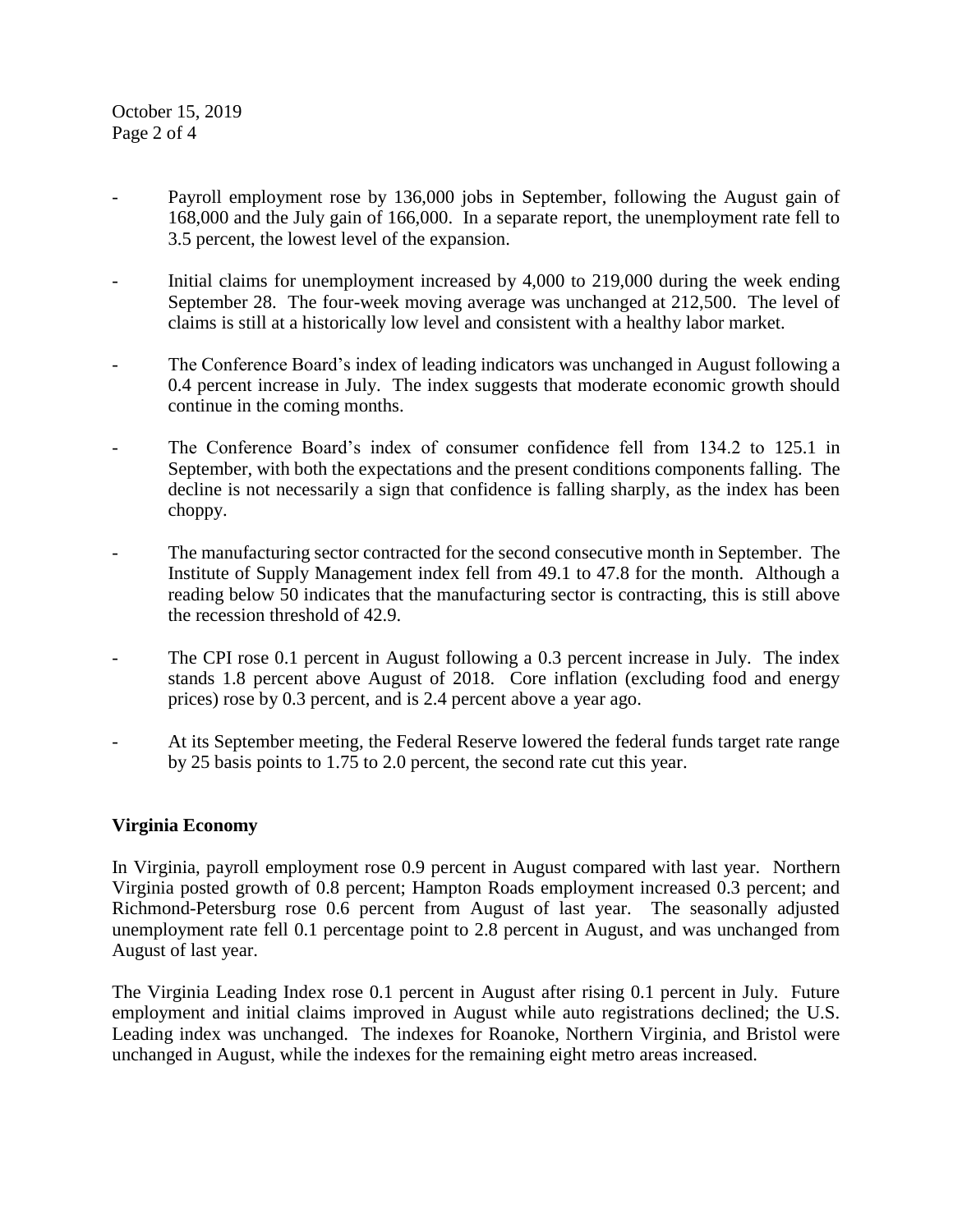October 15, 2019 Page 3 of 4

### **September Revenue Collections**

Total general fund revenues rose 9.3 percent in September, driven by broad-based growth in payroll withholding, sales, individual nonwithholding, corporate and recordation tax collections. On a fiscal year-to-date basis, total revenue collections rose 8.2 percent through September, well ahead of the annual forecast of 1.2 percent growth.

*Net Individual Income Tax (71% of general fund revenues)*: Through the first quarter of the fiscal year, collections of net individual income tax rose 7.2 percent from the same period last year, ahead of the annual estimate of 0.2 percent growth. Performance in each component of individual income tax is as follows:

*Individual Income Tax Withholding (63% of general fund revenues)*: Collections of payroll withholding taxes rose 3.4 percent in September. Year-to-date, collections have grown 5.8 percent, well ahead of the annual estimate of 4.2 percent growth.

*Individual Income Tax Nonwithholding (18% of general fund revenues)*: September is a significant month for collections in this source since the first estimated payment for fiscal year 2020 is due. Collections rose 17.2 percent in September from last year. Year-to-date, collections were \$617.6 million compared with \$530.3 million in the same period last year, growing by 16.5 percent and well ahead of the annual estimate of a 3.5 percent decline.

*Individual Income Tax Refunds*: Through September, the Department of Taxation has issued \$158.5 million in refunds compared with \$137.9 million in the same period last year, a 15.0 percent increase.

*Sales Tax (17% of general fund revenues)*: Collections of sales and use taxes, reflecting August sales, rose 9.0 percent in September. This is directly related to the anticipated increase in Wayfairrelated revenues contained in Chapter 854. New use tax dealers submitted \$26.4 million for the month – the entire 9.0 percent monthly growth. On a year-to-date basis, collections of sales and use taxes have risen 7.8 percent, ahead of the annual estimate of 4.2 percent growth.

*Corporate Income Tax (5% of general fund revenues)*: As with nonwithholding, September is a significant month for collections in this source, as the first estimated payment for the fiscal year is due. Corporate collections increased 13.2 percent for the month. On a year-to-date basis, collections of corporate income taxes were \$246.8 million compared with \$227.4 million in the first quarter of last year, an 8.5 percent increase compared with the annual forecast of 9.3 percent growth.

*Wills, Suits, Deeds, Contracts (2% of general fund revenues)*: Collections of wills, suits, deeds, and contracts – mainly recordation tax collections – were \$36.6 million in September, compared with \$27.1 million in September of last year. On a year-to-date basis, collections are up 25.4 percent, far ahead of the annual forecast of a 4.6 percent decline.